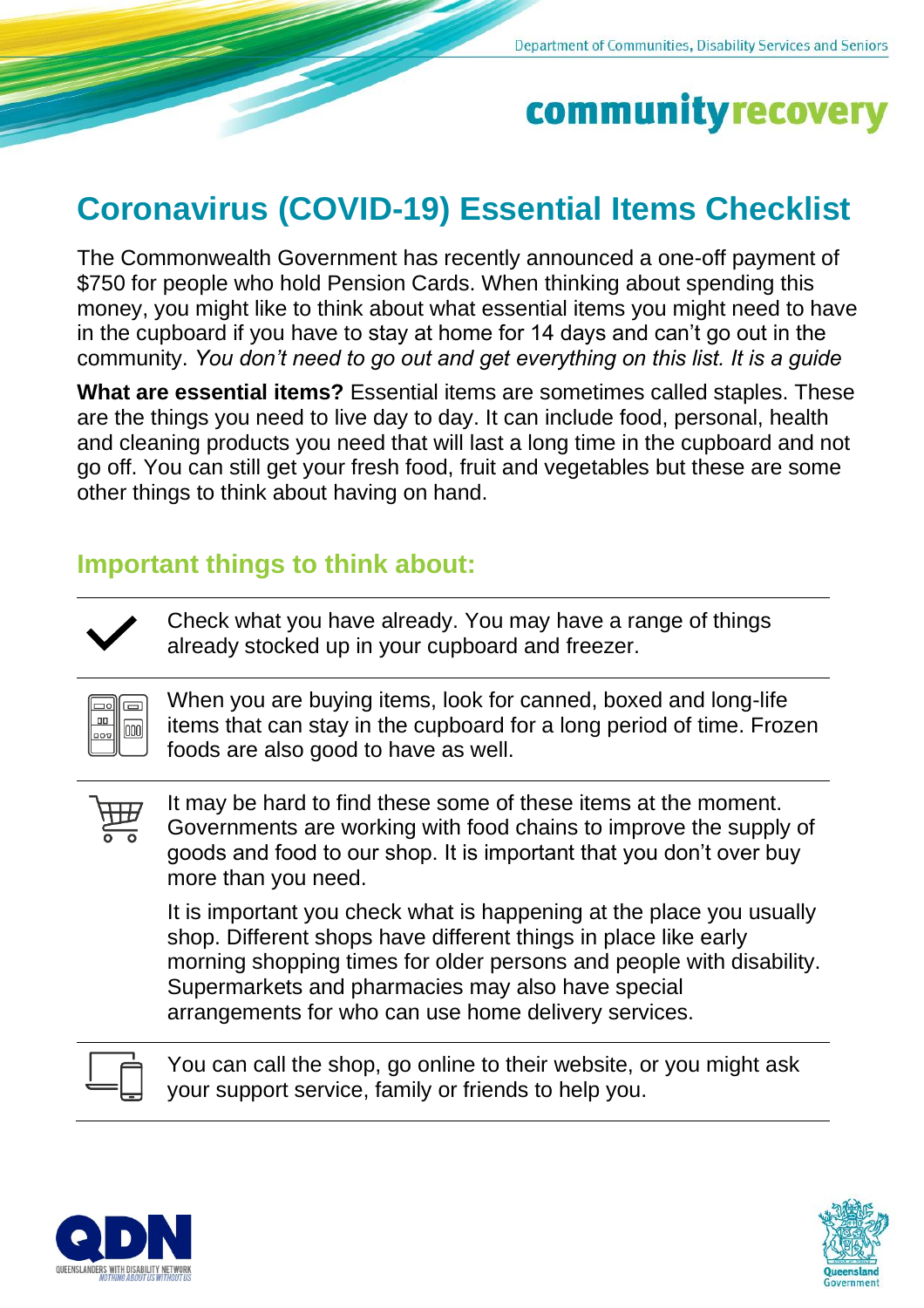# communityrecovery

### **Essential Items Checklist**

### **Food and water**

|            |        | Long lasting fruit like apples and oranges                                                 |
|------------|--------|--------------------------------------------------------------------------------------------|
|            |        | Long lasting vegetables like potatoes, sweet potatoes, carrots,<br>onions, whole mushrooms |
|            |        | Tinned fruit and vegetables                                                                |
|            |        | Tinned foods like baked beans, spaghetti, soups, lentils, tuna,<br>chicken,                |
|            |        | Frozen products like vegetables, fruit, meat, chicken, fish and<br>frozen meals            |
|            |        | Breads, pasta, rice, flour                                                                 |
|            |        | Cereals and packet foods like noodles, muesli, crackers, biscuits,                         |
|            |        | Eggs                                                                                       |
| ೲೢಁ        | $\Box$ | Hard cheeses will last longer                                                              |
|            |        | Water, juice, UHT long-life milk                                                           |
|            |        | Pet food and litter for your animals                                                       |
| <u>sss</u> |        | Tea, coffee                                                                                |
|            |        |                                                                                            |



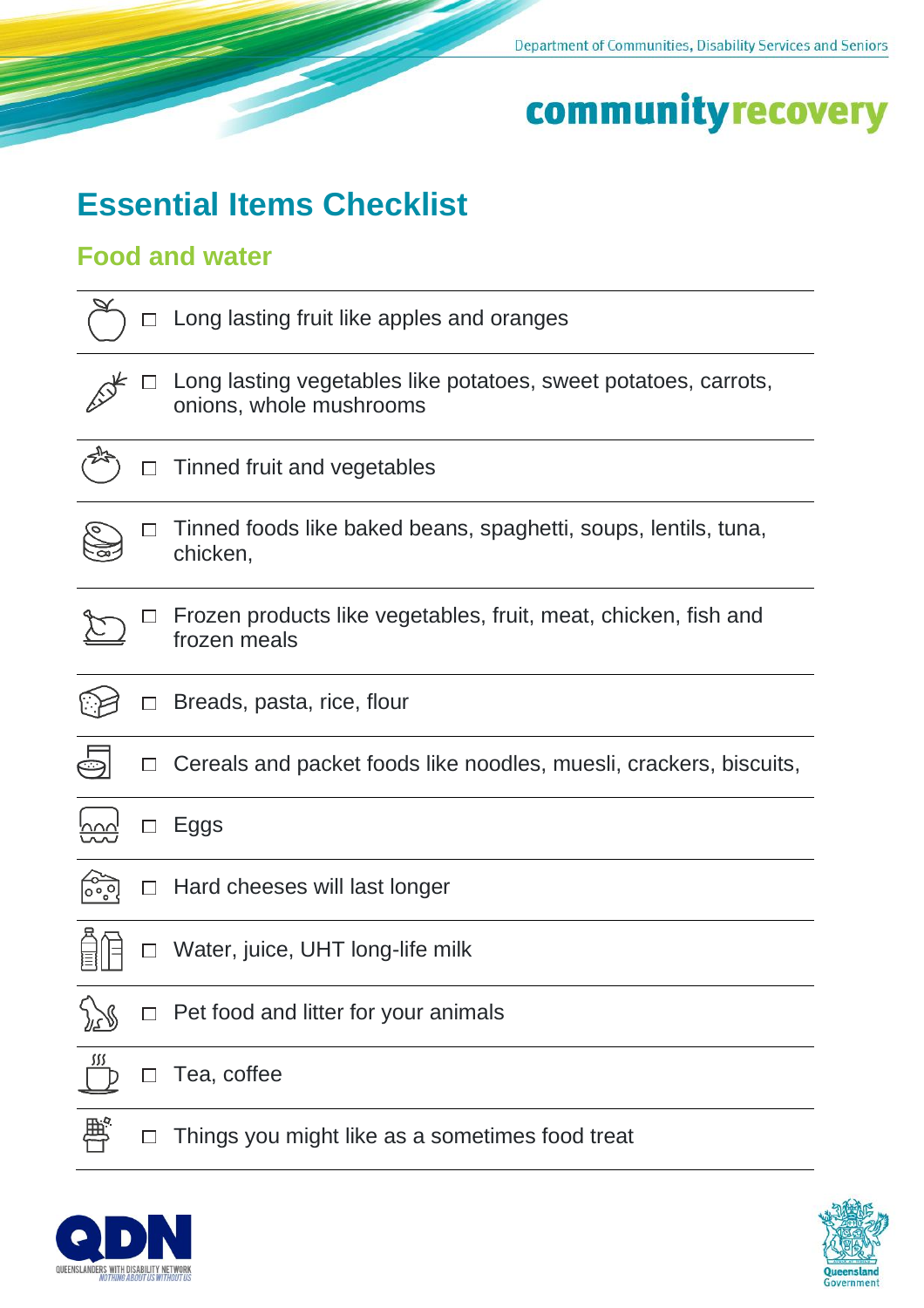## community recovery

### **Toiletries & personal hygiene**

|     | Toilet paper                                                                                        |
|-----|-----------------------------------------------------------------------------------------------------|
|     | □ Toothbrush/ toothpaste                                                                            |
|     | □ Soap/shampoo/conditioners                                                                         |
| fit | Personal hygiene/ Sanitary items (e.g. pads, hand sanitiser,<br>deodorant, wipes, shaving products) |

### **Cleaning and household products**